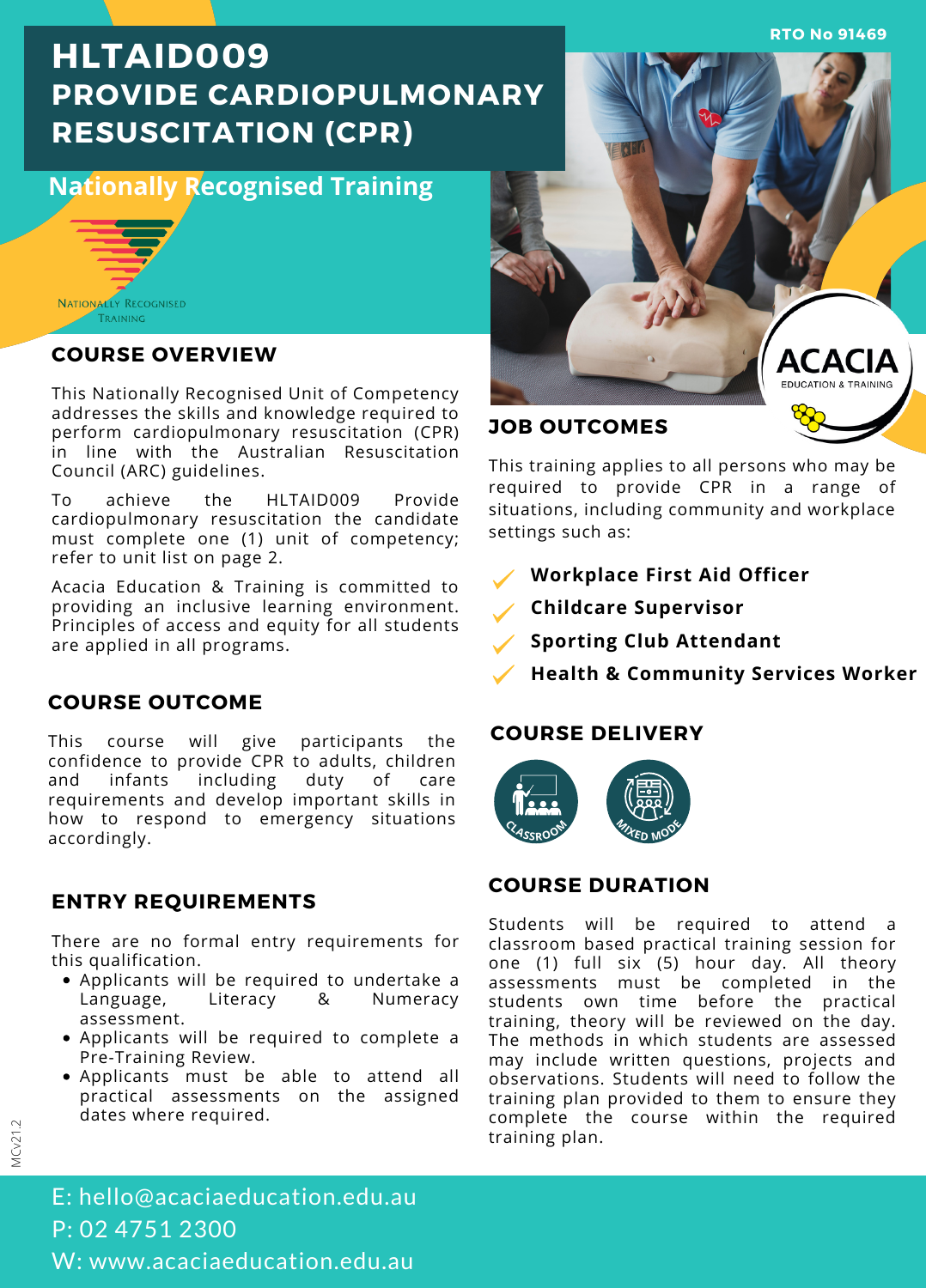## **ESSENTIAL SKILLS FOR THE WORKPLACE**



### **UNITS OF COMPETENCY**

Below are the units of competency required for this course.

#### **UNIT DESCRIPTION UNIT CODE**

Provide cardiopulmonary resuscitation HLTAID009

### **UNIT OVERVIEW**

### **HLTAID009 - Provide cardiopulmonary resuscitation**

This unit describes the skills and knowledge required to perform cardiopulmonary resuscitation (CPR) in line with the Australian Resuscitation Council (ARC). The unit applies to all persons who may be required to provide a first aid response in a range of situations, including community and workplace settings.

This unit covers the following:

- Response to an emergency situation
- Perform CPR procedures
- Communicate details of an incident
- Review an incident

*Knowledge Evidence examples: Knowledge of state/territory regulations, first aid codes of practice and workplace procedures; relevant ARC guidelines to managing the unconscious breathing and nonbreathing casualty and provision of CPR; techniques for providing CPR to adults, children and infants; duty of care requirements; infection control procedures, including use of standard precautions and resuscitation barrier devices.*

*Performance Evidence examples: Students must perform at least 2 minutes of uninterrupted single rescuer cardiopulmonary resuscitation (CPR) (5 cycles of both compressions and ventilations) on an adult resuscitation manikin on the floor; perform at least 2 minutes of uninterrupted single rescuer CPR (5 cycles both compressions and ventilations) on an infant resuscitation manikin placed on a firm surface.*

### *IMPORTANT: In order to successfully complete the course, students must be able to meet the physical requirements of the practical assessments. See practical evidence examples above.*